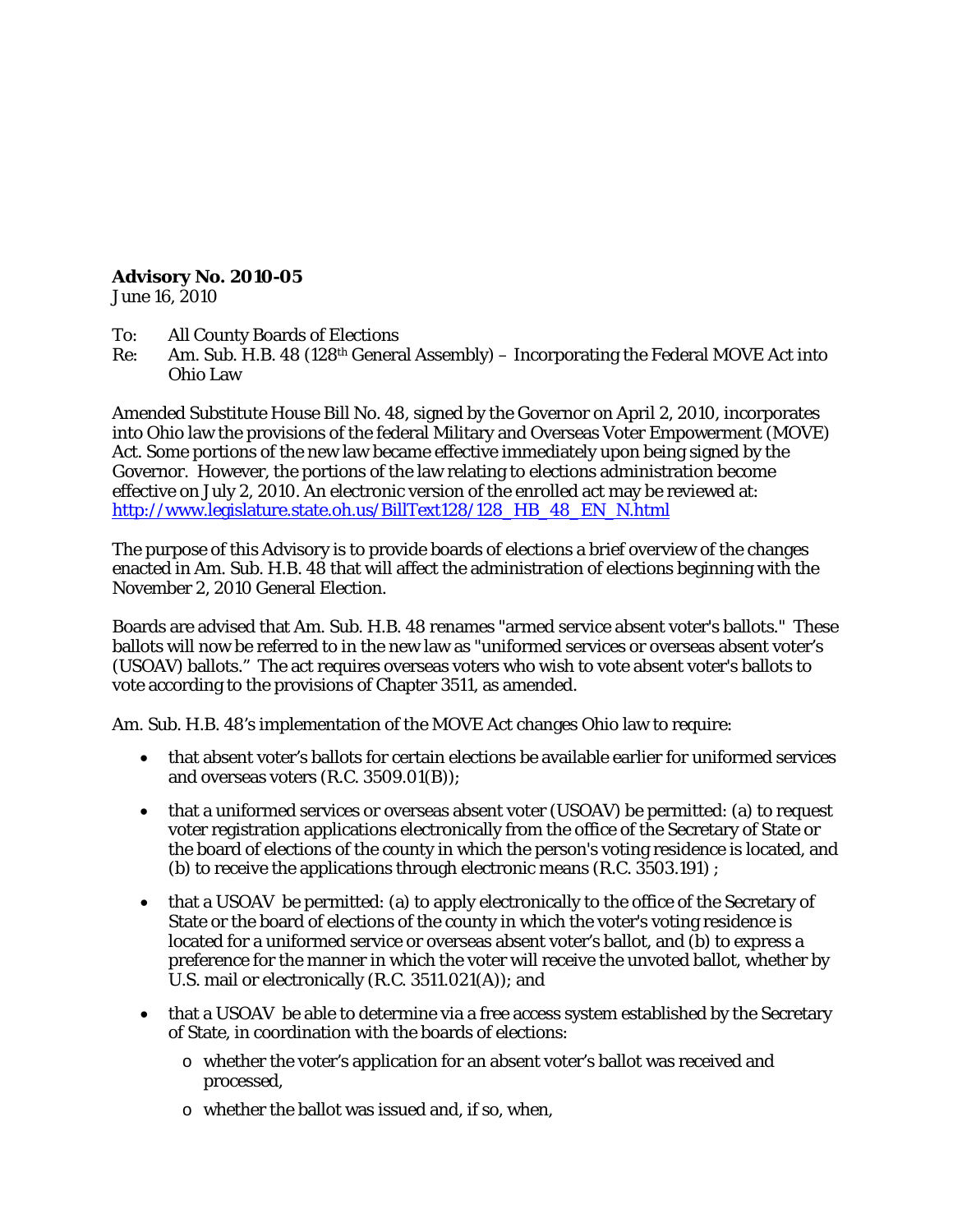- o whether election officials received the voter's voted ballot,
- o whether there was any error on the ID envelope containing the voter's marked ballot and, if so, how the voter may correct the error, and
- o whether the voted ballot was counted. (R.C. 3511.021(B).)

New division (B) of R.C. 3509.01 requires that absent voter's ballots for uniformed services or overseas voters must be ready for use on the  $45<sup>th</sup>$  day (rather than the  $35<sup>th</sup>$  day as is currently in law) before a primary or general election. Ballots for all other absentee voters continue to be required to be ready for use on the 35<sup>th</sup> day before a primary or general election.

New division (D) of R.C. 3509.01 governs the availability of absent voter ballots to be used at a special election to be held on the day other than a primary or general election:

If the laws governing the holding of a special election on a day other than the day on which a primary or general election is held make it impossible for absent voter's ballots to be printed and ready for use by the deadlines established in division (B) of this section, the absent voter's ballots for those special elections shall be ready for use as many days before the day of the election as reasonably possible under the laws governing the holding of that special election.

The new requirement to have certain absent voter's ballots ready for use no later than 45 days before an election necessitated moving up various statutory deadlines affecting candidates, questions, and issues to be placed on the ballot. Consequently, Am. Sub. H.B. 48 makes the following changes:

- Generally changes filing deadlines for candidate, question and issue petitions from the  $75<sup>th</sup>$  day to the  $90<sup>th</sup>$  day before the election (R.C. 3501.02).
- Generally changes the certification deadline for a question or issue submitted by a governmental entity or taxing authority from the  $75<sup>th</sup>$  day to the 90<sup>th</sup> day before the election. The changes are found throughout the Revised Code, amending statutes that give specific authority to governmental entities to certify questions or issues to the ballot.

*(Note: Am. Sub. H.B. 48 does not change certification deadlines specified in the Ohio Constitution or in county or municipal charters.)*

- Generally increases by 10 days other associated election deadlines; examples include (but are not limited to) the following:
	- $\circ$  the write-in candidate filing deadline changes from the 62<sup>nd</sup> day to the 72<sup>nd</sup> day before the election (R.C. 3513.041);
	- $\circ$  the deadline to protest write-in candidate changes from 57<sup>th</sup> day to 67<sup>th</sup> day before the election (R.C. 3513.041);
	- o the deadline to protest the candidacy of any person who filed a declaration of candidacy and petition changes from the  $64<sup>th</sup>$  day to the  $74<sup>th</sup>$  day before the primary election (R.C. 3513.05);
	- o the date on which the board of elections of the most populous county in a district must certify to the board of elections of each county in the district the candidates to be printed on the primary election ballot changes from the  $60<sup>th</sup>$  day to the  $70<sup>th</sup>$  day before the primary election (R.C. 3513.05).